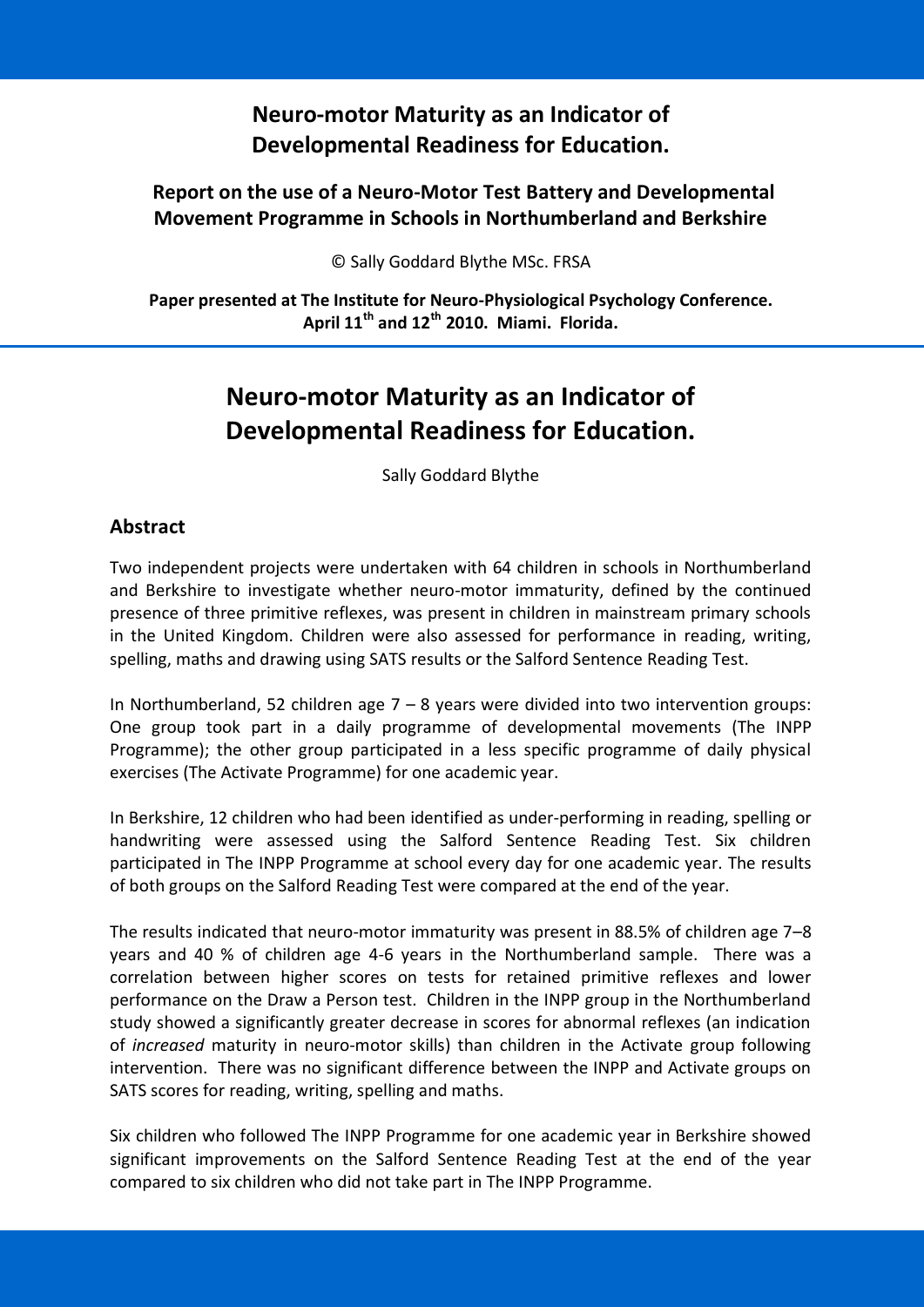## **Introduction**

Readiness for school requires much more than a child simply reaching the chronological age required for school entry. To perform well in an educational environment, a child needs to be able to: sit still; pay attention; use a writing instrument, and to control a series of eye movements, which are necessary to follow a line of print without the eyes "jumping" or losing their place on the page. These are physical abilities, which are linked to the development and maturation of motor skills and postural control. Growth and physical development are as important to education as they are to the field of developmental medicine but have been largely overlooked by the educational system since the phasing out of routine developmental tests for all children which used to be carried out by the school doctor at rising 5 years of age.

The disappearance of developmental testing of all children was the result of two changes in the administration of the whole area of special needs in education in the United Kingdom: Firstly, in the 1980's responsibility for special needs was handed over from the Department of Health to the Department of Education transferring from the domain of Medicine to the Educational Psychologist and teachers trained in special educational needs. This meant that although the testing of children's cognitive abilities was secure, testing of children's physical developmental status was no longer carried out as a matter of routine. Secondly, in the words of a retired paediatrician, "in the 1980's we entered an era of evidence based medicine when it became necessary to provide a proven remedy for any problems that were detected as a result of routine testing – at that time we did not have the resources or a standard method to offer - and the routine developmental testing of every child was phased out" (Paynter A, 2004).

One of the outcomes of these changes has been that children who are delayed in specific aspects of their physical development but who do not present with a medical problem simply "slip through the net" of services which should be in place to identify problems and provide appropriate remedial intervention or educational support. In view of the increasing number of children who appear to fall into this category, it was decided to monitor the introduction of a developmental test battery and physical remediation programmes in several schools.

#### **Rationale and Literature Review**

It is a generally accepted medical fact that primitive and postural reflexes (sometimes referred to as primitive and postural *reactions*) at key stages in development provide reliable diagnostic signposts of maturity in the functioning of the Central Nervous System (Peiper A, 1963, Capute, 1986).

Primitive reflexes are normal stereotyped reactions to specific stimuli, which emerge during life in the womb, should be present in the full-term neonate and are gradually inhibited and transformed by the developing brain in the first 6 - 12 months of postnatal life into more mature reactions. Examples of primitive reflexes include the infant rooting, suck, palmar grasp and tonic neck reflexes.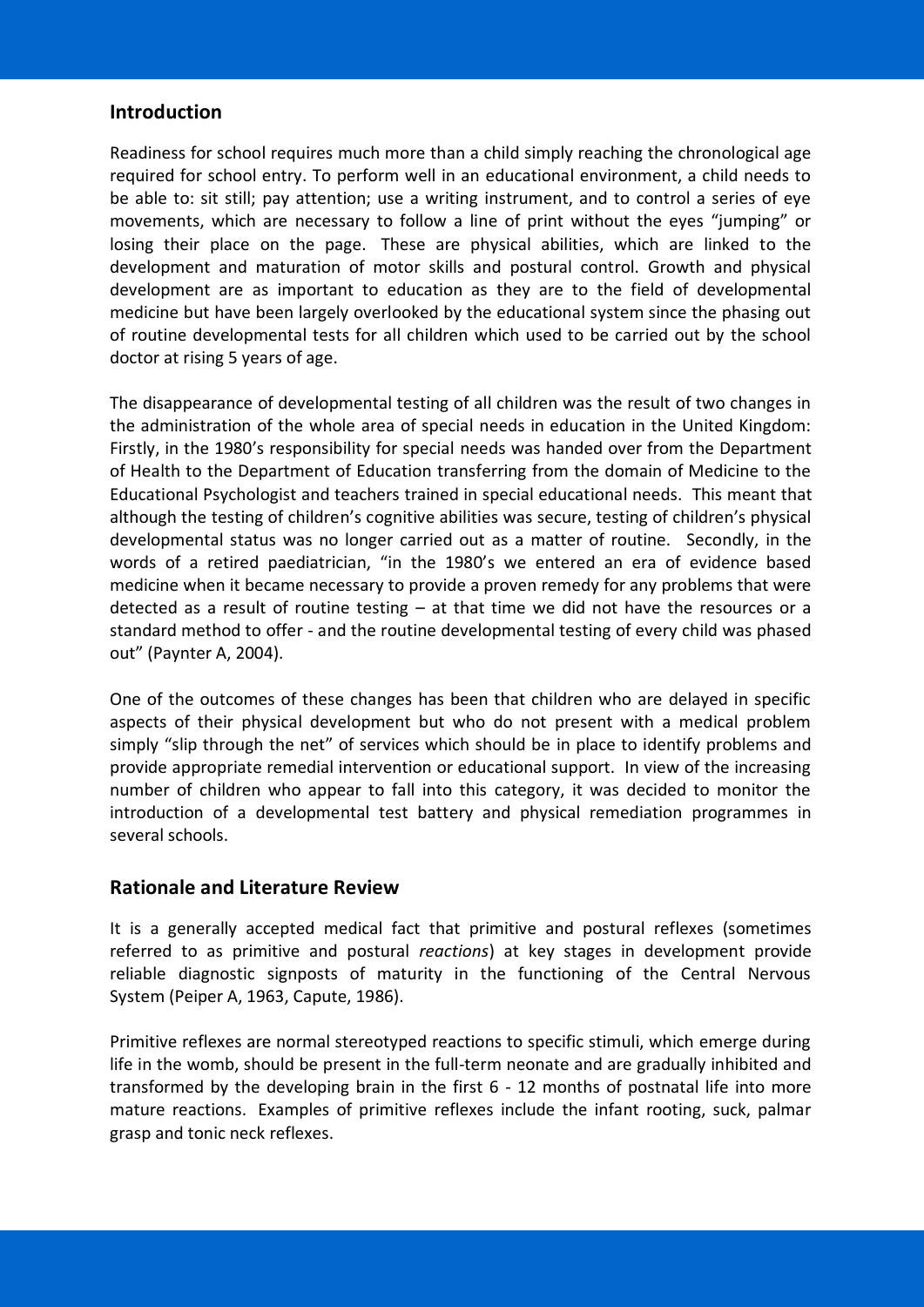Postural reflexes are reflexes which appear in the first weeks after birth, and continue to develop up to 3½ years of age. Examples of postural reflexes include the Head-Righting, Amphibian and Segmental Rolling Reflexes. Postural reflexes support control of balance and coordination at a sub-conscious level, freeing "higher" centres in the brain from conscious involvement in the direction of non-purposeful movements.

During the first year of life, as connections to higher centres in the brain develop, the increased involvement of higher brain centres is reflected in this transformation of primitive to postural reflexes. Postural and motor skills at key stages in development provide markers of maturation and integration in the functioning of the Central Nervous System (CNS) of the developing child.

The term Neurological Dysfunction (ND) describes the continued active presence of a cluster of primitive reflexes beyond  $6 - 12$  months of age and under-development of postural reflexes in a child above the age of 3 ½ years.

Whilst retained primitive reflexes are accepted signs of pathology in conditions such as Cerebral Palsy, persistent primitive reflex activity in the absence of identified pathology has been a "grey area" for many years, with some experts denying that residual primitive reflexes persist in the absence of pathology. However, in recent years there has been a growing body of evidence to support the theory that immature primitive and postural reflexes can persist in the general school population and are linked to educational underachievement (McPhillips et al.2000, Goddard Blythe 2001, McPhillips and Sheehy 2004, Taylor et al. 2004, Goddard Blythe 2005).

There is also evidence to support the theory that persistent abnormal reflexes in the absence of identified pathology respond to specific programmes of remedial intervention (Bender 1976, O'Dell and Cook 1996, McPhillips et al.2000<sup>1</sup>, The North Eastern Education and Library Board Report 2004, Goddard Blythe 2005).

The Institute for Neuro-Physiological Psychology (INPP) in Chester was established by Dr Peter Blythe in 1975 to research the effects of CNS dysfunction in children with specific learning difficulties and adults suffering from Agoraphobia and Panic Disorder, and to develop reliable systems of assessment and effective remedial programmes.

Since 1975, INPP has worked with thousands of children, carrying out assessments which include tests for: gross muscle coordination and balance; cerebellar involvement; dysdiadochokinesia; abnormal primitive and postural reflexes; laterality; oculo-motor functioning and visual-perceptual performance. Individual remedial programmes using physical movements designed to stimulate, integrate and inhibit specific reflexes are prescribed on the basis of the child's individual reflex profile. The developmental movements are carried out at home every day under parental supervision for approximately one year. The child's progress is monitored at 8 weekly reviews through the course of the year and the exercise programme adjusted accordingly.

One of the problems with the method has been that only a relatively small number of children can access such detailed evaluation and individual supervision. It was in answer to

<u>.</u>

<sup>&</sup>lt;sup>1</sup> McPhillips used exercises based on movements originally devised by Peter Blythe at The Institute for Neuro-Physiological Psychology (INPP) in this study.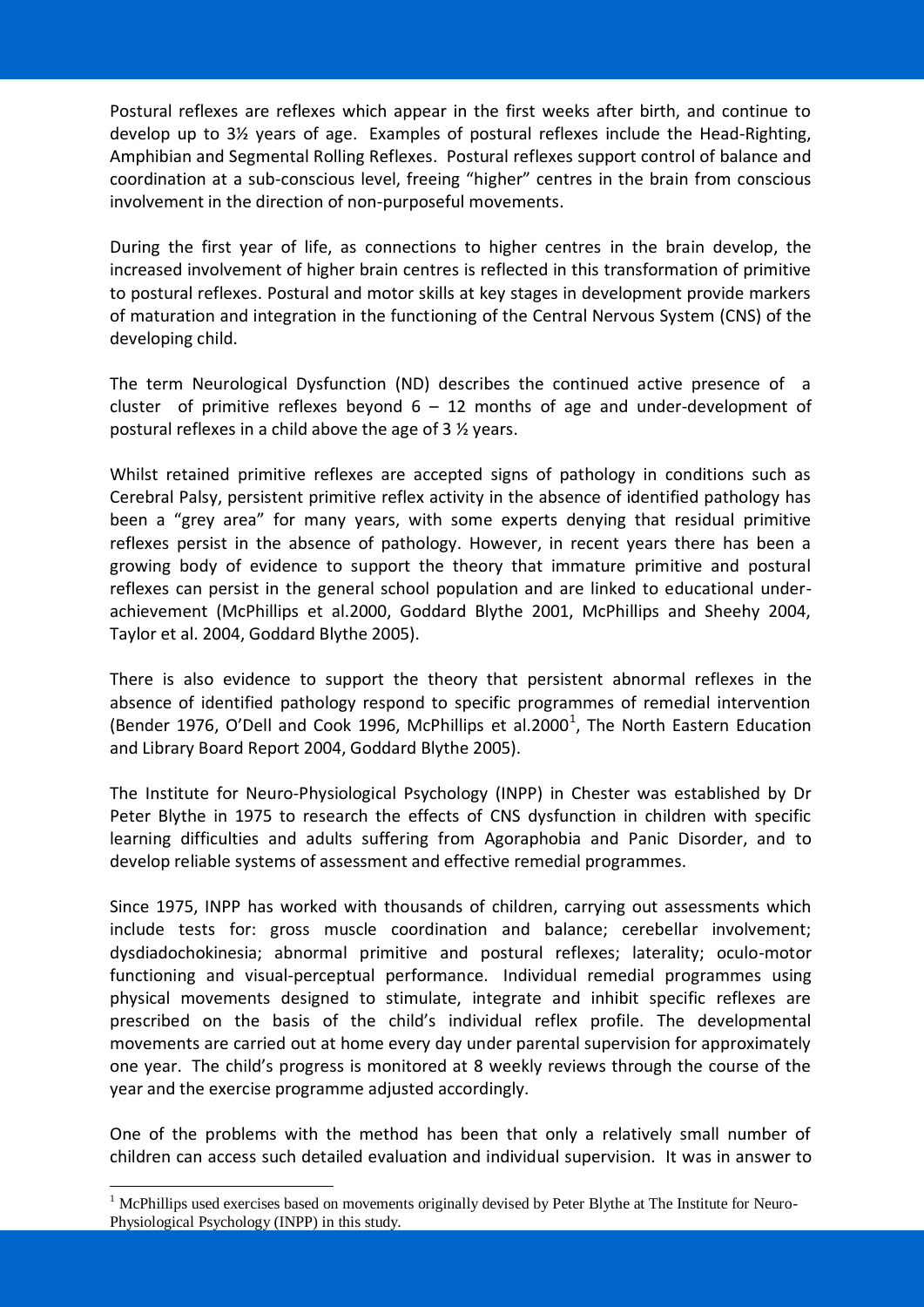this problem, that the INPP Test Battery and Developmental Exercise Programme for Children in Schools was compiled (Goddard Blythe 1996).

#### **The INPP Test Battery for Schools**

The INPP Test Battery for Schools comprises a shortened battery of tests to assess balance, coordination and the retention of 3 primitive reflexes:

- The Asymmetrical Tonic Neck Reflex (ATNR)
- Symmetrical Tonic Neck Reflex (STNR)
- Tonic Labyrinthine Reflex (TLR)

Reflexes are evaluated using a 5 point rating scale for each reflex test:

- $0 =$  no abnormality detected
- 1 = primitive reflex evident to 25%
- 2 = primitive reflex residually present to 50%
- 3 = primitive reflex virtually retained 75%
- 4 = primitive reflex retained 100%

These three reflexes were selected because they are connected to the functioning of the vestibular system and associated pathways:

- 1. The vestibular-spinal system, which is involved in balance, proprioception and coordination (Sherrill 1998, Eliot, 1999).
- 2. The vestibular-ocular-reflex, which is involved in stabilising the visual image on the retina and is essential for the control of eye movements and coordination of vision with balance.
- 3. The vestibular-cerebellar loop, which is involved in the fine-tuning of coordination, the automisation of certain motor skills (Nicolson et al. 1993) and a number of cognitive skills (Leiner et al. 1986, Leiner et al. 1993).

Retention of Tonic Neck and Labyrinthine Reflexes in the older child can result in a disagreement or "mismatch" of signals passing between the three vestibular loops (De Quiros & Schrager 1978), affecting balance, posture, coordination, control of eye movements and visual perception. Each reflex has been identified as playing a part in specific aspects of learning and behaviour (Goddard 1996, Goddard Blythe 2008).

The Asymmetrical Tonic Neck Reflex (ATNR) for example, is activated by rotation of the head to either side resulting in extension of the arm, hand and leg on the side to which is the head is turned and flexion of the occipital limbs. If present in a school-aged child, this can interfere with control of balance, hand-eye coordination, particularly left-right integration (DeMyer 1980, Holt 1991), control of the hand when writing (Blythe & McGlown, 1979), ability to cross the vertical midline and the visual skills necessary for reading such as visual tracking (Goddard 1995, Bein-Wierzbinski 2001).

The Symmetrical Tonic Neck Reflex (STNR) affects coordination of the upper and lower sections of the body depending on the position of the head. Flexion of the head elicits bending of the arms and extension of the legs: conversely, extension of the head results in extension of the arms and bending of the legs. If this is present in the school-aged child it can affect posture when sitting or standing, the ability to sit still, and the muscle tone and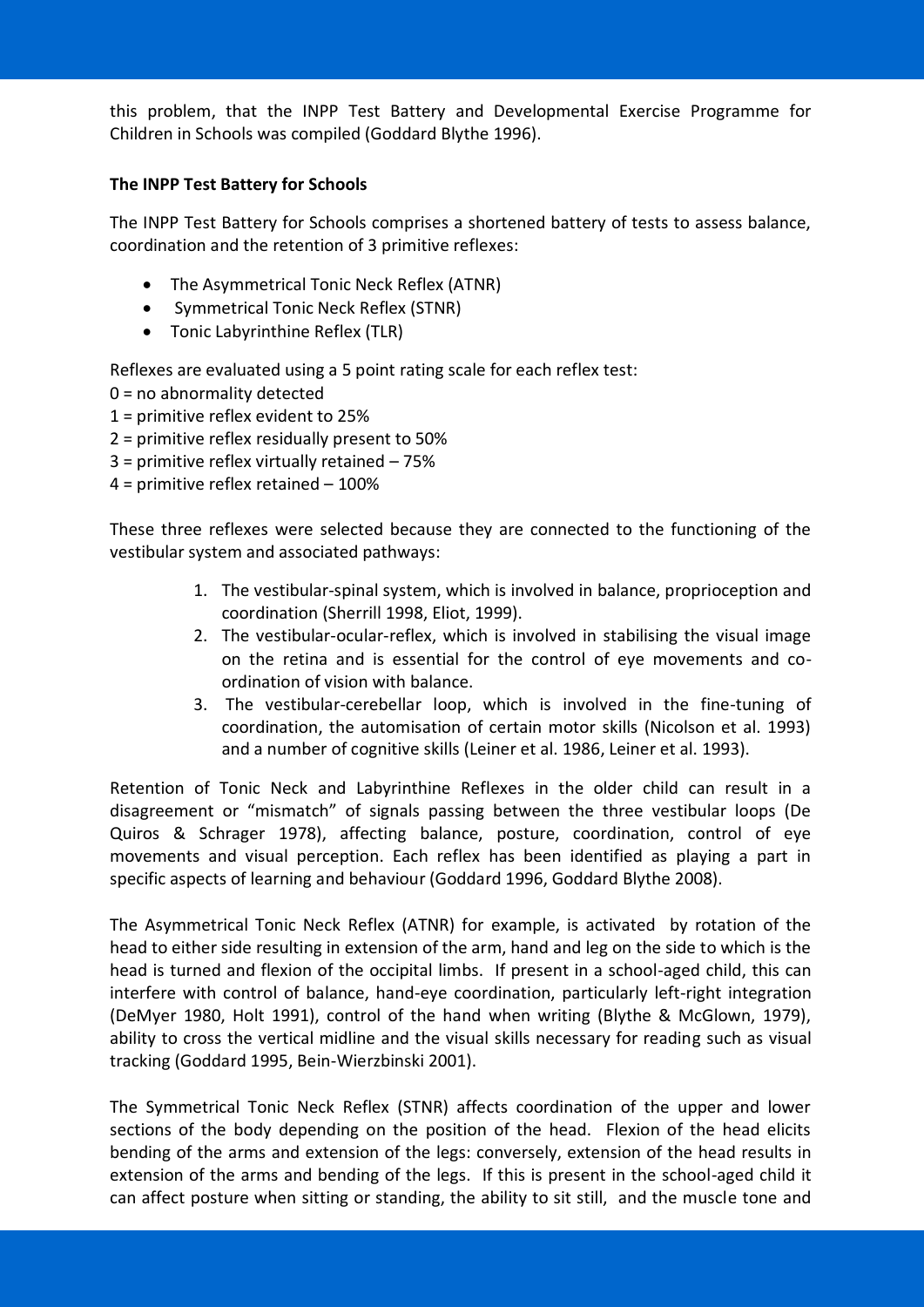coordination needed for activities such as learning to swim and do forward rolls. Other researchers have found a link between retention of the STNR and Attention Deficit Hyperactivity Disorder (ADHD) (O'Dell and Cook 1996) and problems with speed and accuracy of copying (Blythe and McGlown 1979).

The Tonic Labyrinthine Reflex (TLR) affects both vestibular and proprioceptive functioning, because movement of the head forwards or backwards through the mid-plane induces flexion or extension of muscle groups throughout the body. If the TLR remains, it can interfere with the development of head-righting reflexes, which are essential for the maintenance of proper head alignment in relation to body position, upright head and body posture and control of eye movements (De Quiros and Schrager 1978, Kohen-Raz 1986).

Previous studies have indicated that a total score of >25% on tests for the ATNR, STNR and TLR are linked to educational under-achievement (North Eastern Education and Library Board Report 2004, Goddard Blythe 2005).<sup>2</sup>

Teachers were encouraged to carry out additional measures of educational attainment on basic skills such as reading, writing, spelling and maths (SATS) and use of the Draw a Person Test (Aston Index) at the beginning and the end of the programme.

## **Programmes under Investigation:**

#### **1. The INPP Developmental Exercise Programme for use in Schools**

The INPP Developmental Exercise Programme comprises a series of developmental movements based on movements normally made by the infant in the first 12 months of postnatal life. Children carry out 4 developmental movements for 10 minutes a day, every day during the school year under the supervision of a teacher who has undergone training in the administration of the programme. The movements follow a developmental sequence taking 8 – 9 months to pass through the different developmental stages which prepare the child for crawling on hands and knees.

One of the major differences between the INPP programme and other motor training programmes is the time spent in developing early postural abilities in prone, supine, sitting and four point kneeling positions *prior* to introducing crawling and creeping exercises, crosspattern movements or training balance in the upright position. Exercises are changed approximately every 6 weeks according to the progress of the group or class. The programme can be implemented as a whole class activity or used with smaller groups of selected children who have been identified as having residual primitive reflexes.

#### **2. The Activate Programme**

<u>.</u>

 $2$  Additional tests are included in the INPP Test Battery to identify soft signs of neurological dysfunction (Tandem and Fog Walks) visual tracking, visual integration (Valett 1980) visual discrimination (Tansley Standard Figures) and visual-motor integration (Bender Visual Motor Gestalt Test, 1938). These tests were not included in data submitted for statistical analysis. A list of these tests ma be found in Appendix 1.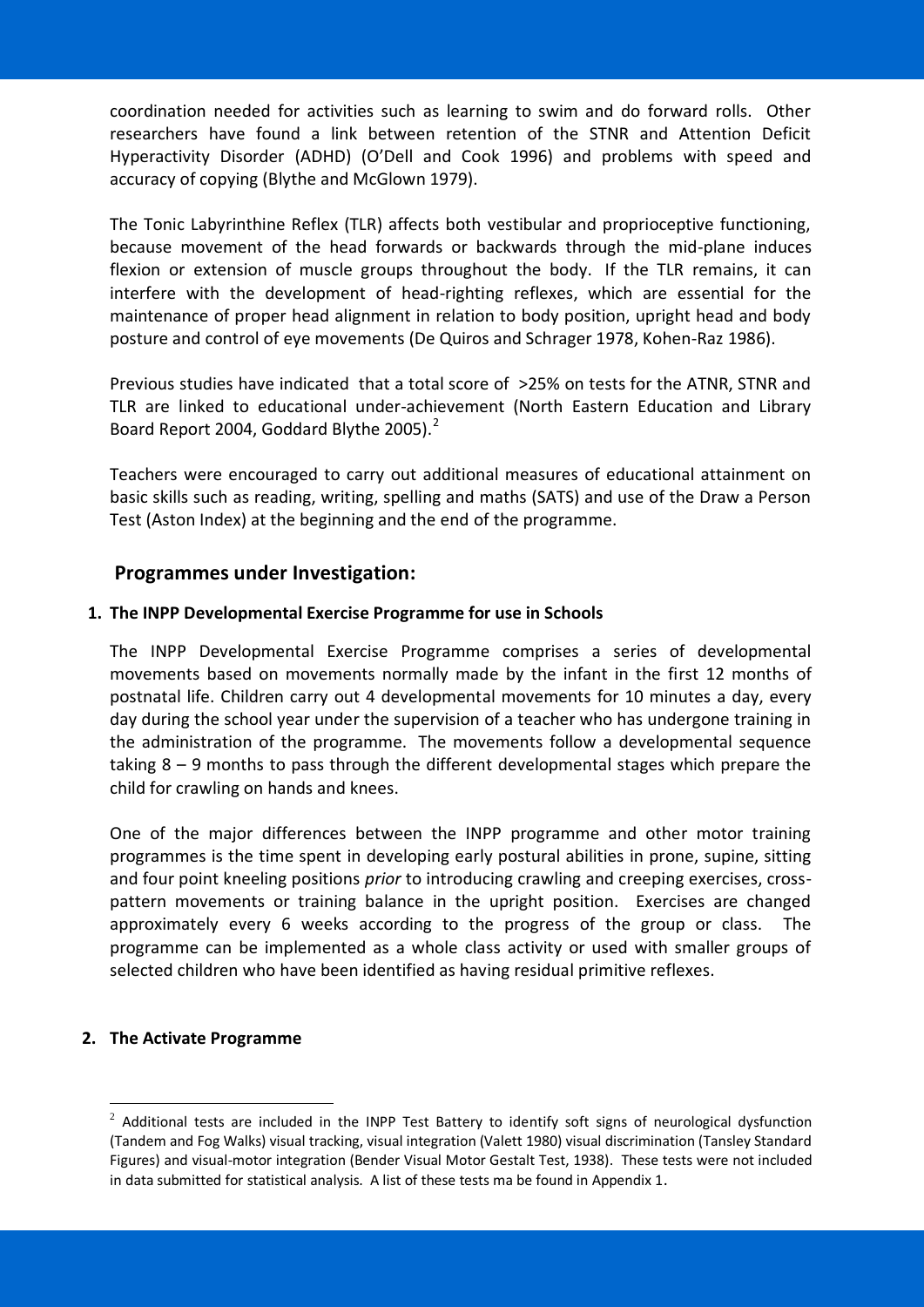Activate in the Classroom is a general movement programme designed to be age specific and uses progressively staged, repeated patterns of movement with music (Sabin V, 2004). The patterns of movement-to-music programmes take a whole class of pupils through 3 dimensional repetitive movement activities within their personal stand-up space. Each exercise is carried out to music which enables the tempo and rhythm in the movements of the pupils to be varied through changes in the music.

The Activate programme is designed for daily use at the beginning of the school day, after registration, for about 10 minutes and for 5 minutes immediately after lunch at the start of the afternoon.

Activate movements are used for 2 weeks, then moved up in a step by step sequence through a progressive and developmental 36 week structure. The extra activity extensions provided can be introduced at a speed to suit the class. Every 9th week there is provision for the pupils to create their own programme from their favourites or their own original movement ideas.

Two independent projects were undertaken:

- 1. The Northumberland project involved four primary schools. No pre-selection of participants was made in this study.
- 2. A small study at St John's Primary School in Berkshire with 12 children whose reading age was identified as being lower than their chronological age

## **I. The Northumberland Project**

#### **Aims**

The pilot project undertaken in 4 schools in Northumberland was carried out to investigate:

- 1. Is there evidence of persistent primitive reflexes in children in mainstream schools in this sample?
- 2. Is there a relationship between immature reflexes and lower performance on the "Draw a Person" Test? ( The Draw a Person Test provides an indication of non-verbal cognitive performance)
- 3. Is the INPP Programme for Schools effective in reducing the incidence of abnormal reflexes?
- 4. Is there a cross-over from improvement in reflex status to improvements in drawing, reading and SATS results?

#### **Ethics**

Parents of all participants were contacted by letter explaining the aims of the project and requesting permission for their child to be included in the project. The project was supervised in all schools by Ruth Marlee, Behaviour Support Service Schools and Family Support Division, Children's Services Directorate Northumberland County Council, Hepscott Park, Morpeth, Northumberland.

The Activate programme was included because teachers were unwilling to withhold intervention from a control group, who might potentially have benefited from a daily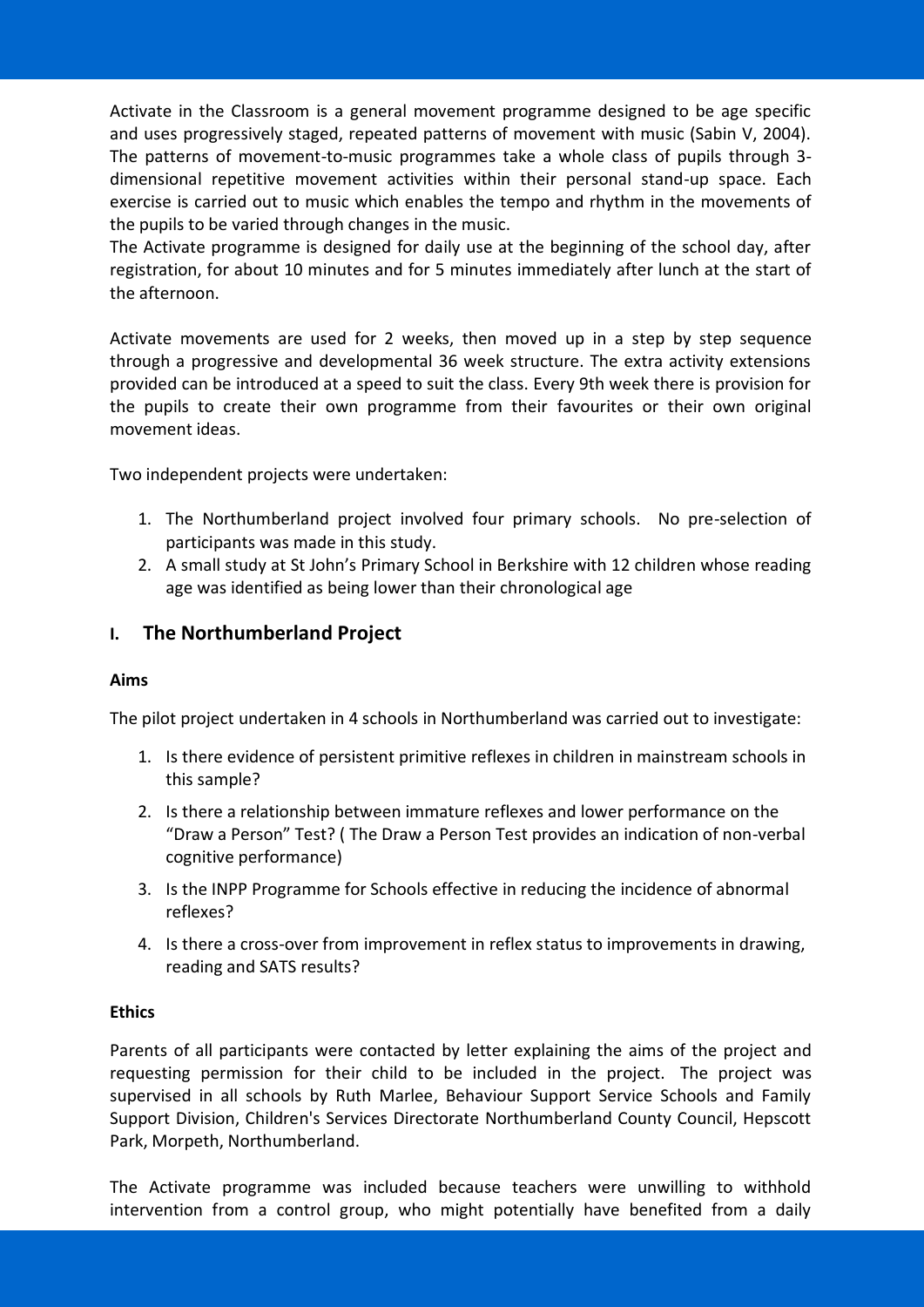intervention programme. For this reason, two intervention groups were included in the study and there was no control group.

#### **Method**

Training was provided for teachers by an approved INPP trainer in the administration of the INPP test battery and programme. Inter-test reliability was checked by Ruth Marlee who had received additional training from INPP. INPP was not involved at any time in the assessment or supervision of the programme. Results following the final assessment of all participants were passed to INPP and sent on for independent statistical analysis.

The INPP training course instructs teachers how to:

- 1. Administer a simple test battery to assess developmental maturity of:
- Balance
- Coordination
- 3 primitive reflexes

(A list of all tests included in the INPP test batteries for schools may be found in Appendix 1)

2. Supervise a daily programme of exercises (10 minutes per day) with individual groups or whole classes of children over the course of one academic year.

#### **Participants**

187 children from 4 schools took part in the INPP exercise programme over the course of one academic year. Of these:

- 25 children aged 4– 6 years were assessed using the INPP test battery for younger children at the beginning and end of the year. This group participated in the INPP Programme.
- $\bullet$  52 children age 7 8 years were assessed using the INPP test battery for children from 7 years at the beginning and end of the programme. Of these,
- 21 children participated in the INPP Developmental Programme every day under teacher supervision for one academic year
- 21 children participated in a general programme (Activate) of daily exercises for one academic year.
- All pupils following the 7+ programme were in parallel classed in the same school. They followed the same curriculum in every aspect other than the exercise programmes. Five pupils had Statements of Special Educational Need and were referred to the Behaviour Support Service before the first assessment using The INPP Test Battery. All five pupils followed the INPP programme

Data was recorded for the following tests prior to implementing the exercise programmes and at the conclusion of the programmes: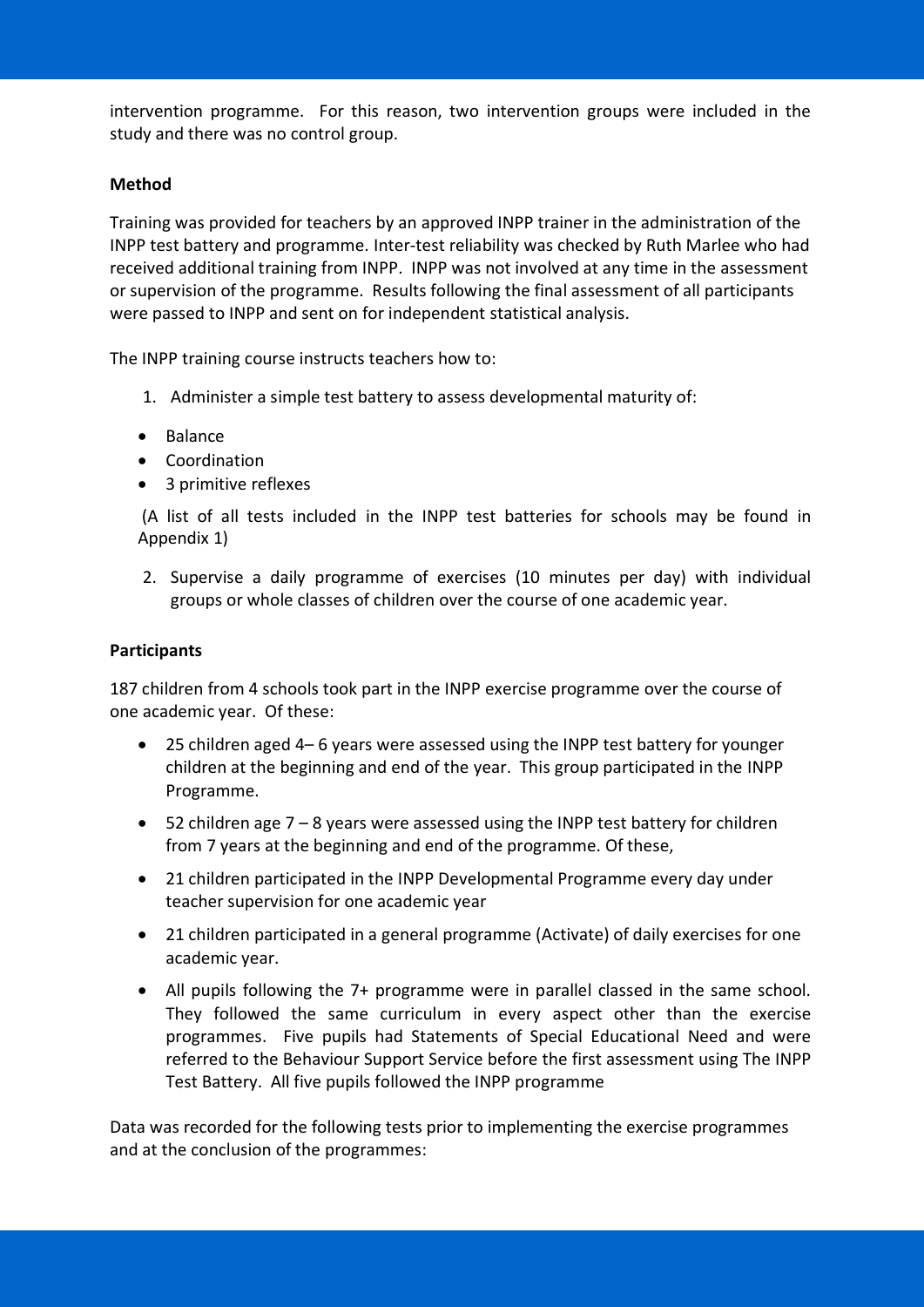- Asymmetrical Tonic Neck Reflex
- Symmetrical Tonic Neck Reflex
- Tonic Labyrinthine Reflex
- Draw a Person Test (Aston Index based on the Harris-Goodenough 1963, Draw a Person Test)
- SATS scores for reading, writing and maths for the 7+ year old group
- Reading and spelling for the  $4 6$  year old group

The results were submitted for independent statistical analysis.

#### **Results**

1. Is neurological dysfunction (measured by retained reflex scores) present in children in mainstream schools in this sample?

Yes. In this sample 88.5 % of children in the 7-8 year old group and 40% of children in the 4–6 year old group were had a total score of >25% on tests for the ATNR, STNR and TLR.

#### **Figure 1. Percentage of sample scores of >25% on tests for retained reflexes in both age groups.**



2. Is there a relationship between retained reflexes (neurological score) and poorer scores on the Draw a Person test?

Yes: there is a significant correlation between neurological scores and mental age measured by the Draw a Person test. Children who score higher on the neurological score perform less well on the Draw a Person test ( $r = -0.275$ ,  $p = 0.048$ ).

3. Do children in the  $7 - 8$  year old INPP group have a greater reduction in retained reflexes (measured by neurological score) than those in the Activate group?

Yes: Figure 2 shows that children in the INPP group show a significantly greater reduction in reflexes than those in the Activate group (F=9.68, p=0.003).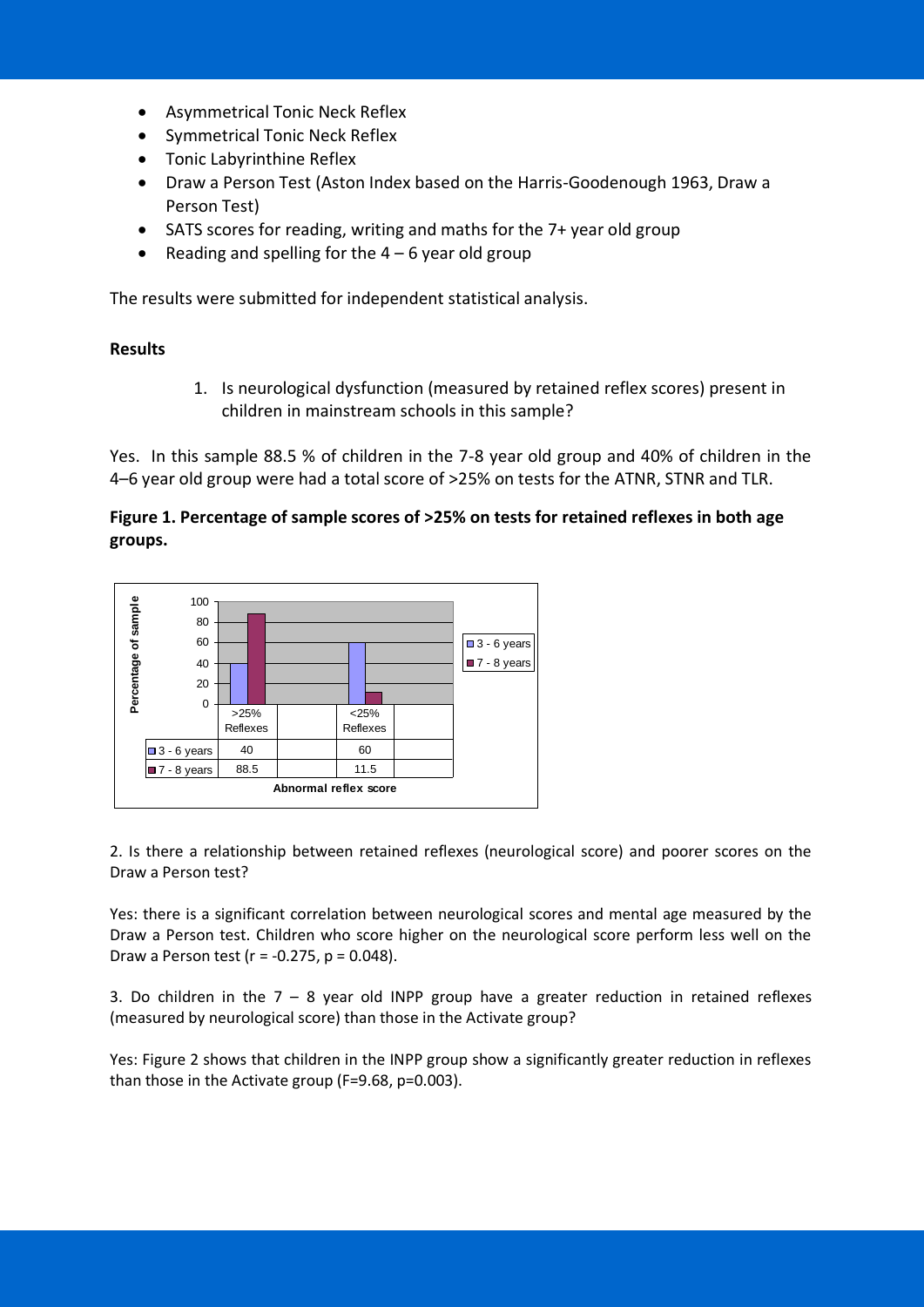**Figure 2. Reflex scores for INPP and Activate groups at Time 1 and Time 2**



4. Do children in the 7 – 8 year old INPP group have a greater increase in score for mental age on the Draw a Person Test than those in the Active group?

No, while both groups improved their score, there is no statistically significant difference between children in the INPP group and those in the Active group (F=0.82, p=0.37).





5. Do children in the 7 – 8 year old INPP group have a greater increase in SAT reading score than those in the Activate group?

No: while both groups improved their SAT reading scores from Time 1 to Time 2 (F (1,50) = 28.60, p <.001), there was no evidence that the increase was greater for the INPP group than for the Activate group (F (1,50) = 1.05, non-significant, see Figure 1).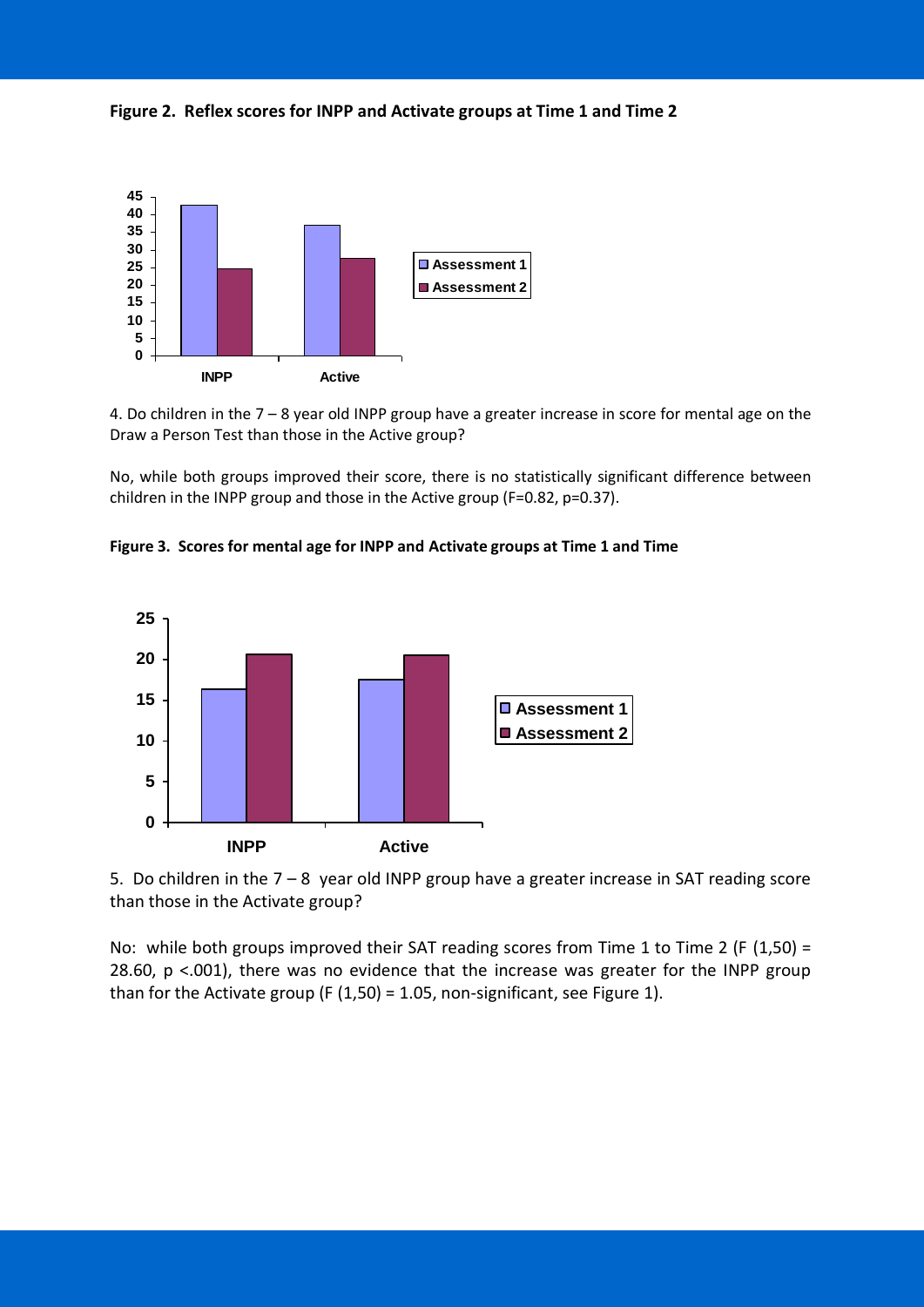



5. Do children in the  $7 - 8$  year old INPP group have a greater increase in SAT writing scores than those in the Activate group?

No: while both groups improved their SAT writing scores from Time 1 to Time 2, (F  $(1,50) = 12.13$ ,  $p = .001$ , there was no evidence that the increase was greater for the INPP group than for the Activate group (F (1,50) = .35, non-significant, see Figure 2).



**Figure 5: Mean SAT writing scores of the Activate and INPP groups at times 1 and 2**

6. Do children in the  $7 - 8$  year old INPP group have a greater increase in SAT maths scores than those in the Activate group?

No: while both groups improved their SAT maths scores from Time 1 to Time 2 (F (1,50)  $= 25.21$ ,  $p < .001$ ), there was no evidence that the increase was greater for the INPP group than for the Activate group (F  $(1,50)$  = .001, non-significant, see Figure 3).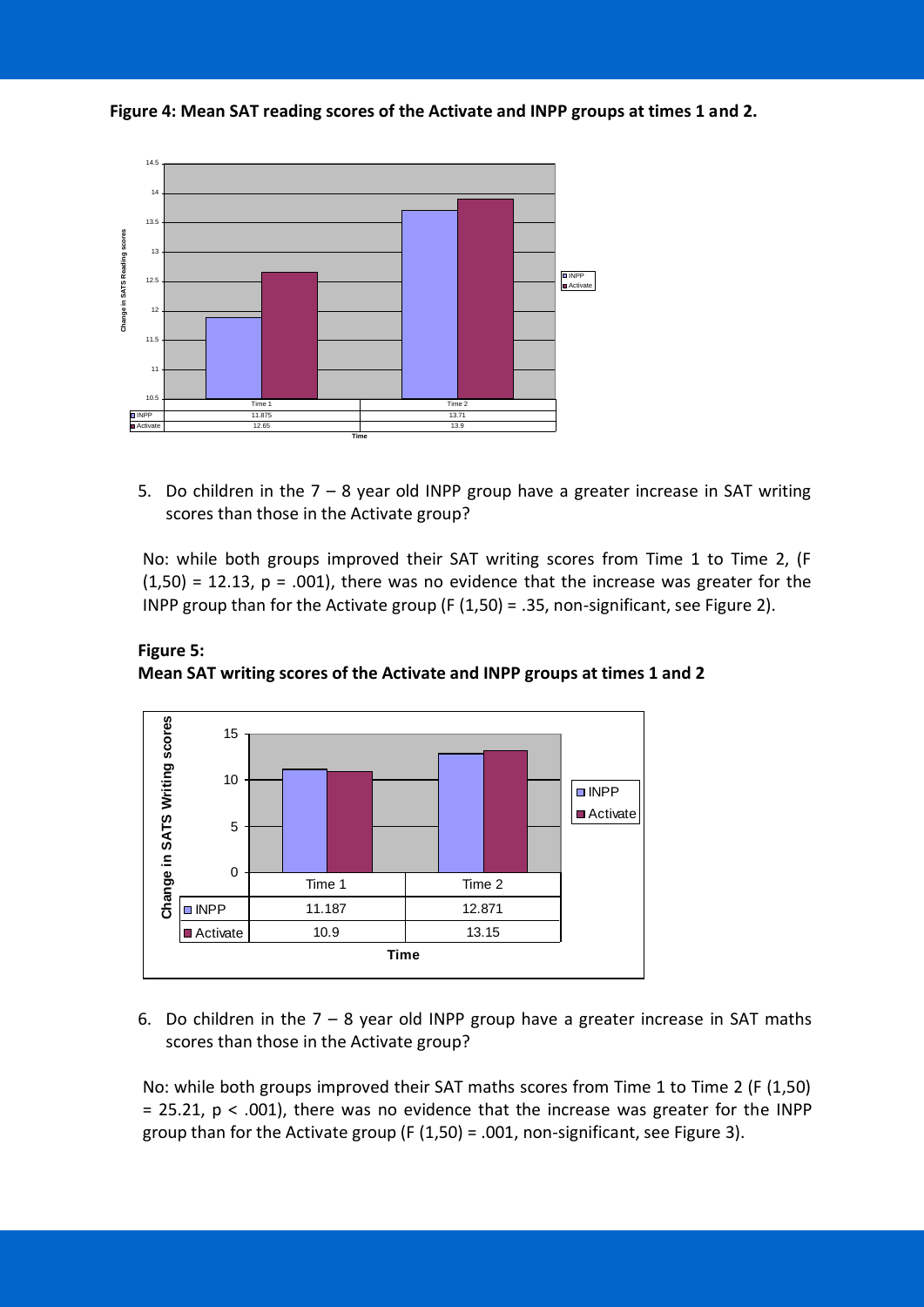**Figure 6: Mean SAT maths scores of the Activate and INPP groups at times 1 and 2**



Do children in the younger INPP group show an improvement in reading age from time 1 to time 2?

Yes: this improvement was significant:  $t(24) = 7.22$ ,  $p<0.01$ . Mean reading age was 69.4 (SD = 13.4) at Time 1 and 87.9 (SD = 19.2) at Time 2.

9. Do children in the younger INPP group show an improvement in spelling age from time 1 to time 2?

Yes: this improvement was significant:  $t(24) = 11.66$ ,  $p<.001$ . Mean spelling age was 68.7 (SD = 8.6) at Time 1 and 90.3 (SD = 10.1) at Time 2.

10. Do all children in the INPP group (i.e., the younger children and the older children) show an improvement in Aston Index draw a man mental age score?

Yes: this improvement was significant: F (1,55) = 69.20, p<.001. Mean Aston Index draw a man mental age score was 5.97 (SD = 1.39) at Time 1 and 7.22 (SD = 1.24) at Time 2. This difference is shown in Figure 4.

**Figure 7: Mean Aston Index draw a man mental age score at Time 1 and Time 2**.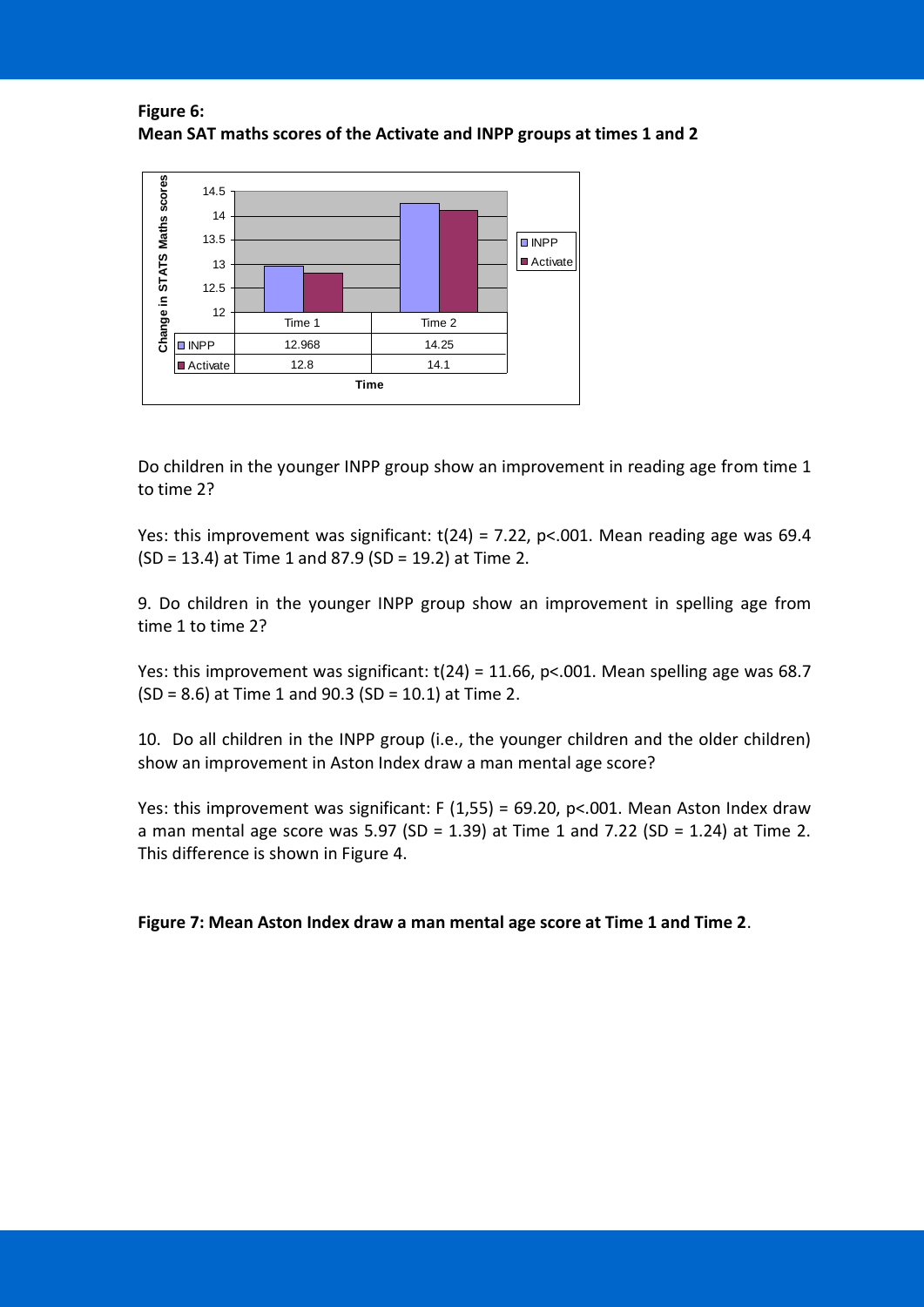**Mean scores for DAP Test**



**II. The St John's School Project**

#### **Aims**

- To investigate whether abnormal reflexes were present in a group of 6 children in Key Stage 2 who had been identified as under-achieving in reading, spelling and writing. These children were not classified as having a Specific Learning Difficulty.
- To investigate whether *The INPP Developmental Exercise Programme for Children in Schools with Special Needs,* was effective in reducing scores on tests for abnormal reflexes.
- To compare the reading progress of 6 children in the INPP group to 6 children identified with reading disabilities who did not participate in a daily movement programme.

#### **Participants**

The Special Educational Needs Coordinator identified 6 children of similar age from key Stage 2, where concerns had been raised by teachers that the children experienced difficulties with reading skills, writing including spelling and hand writing.

Following the completion of the INPP programme, the school compared gains in reading ages of a similar age group of 6 children from within Key stage 2 using the Salford Reading Test results from September 2006 and September 2007.

#### **Method**

Reading ages using the Salford Sentence Reading Test were identified at the start, after 3 terms and finally at the end of the 4th term programme. The Salford Sentence Reading Test demands a range of strategies to be employed by the child from initial sounds and blends to segmenting and use of syllables. Sequencing, memory and organisational skills all being required to decode the unfamiliar words.

Baseline assessments were carried out on the INPP group before and after the programme using The INPP Developmental Test Battery for Schools.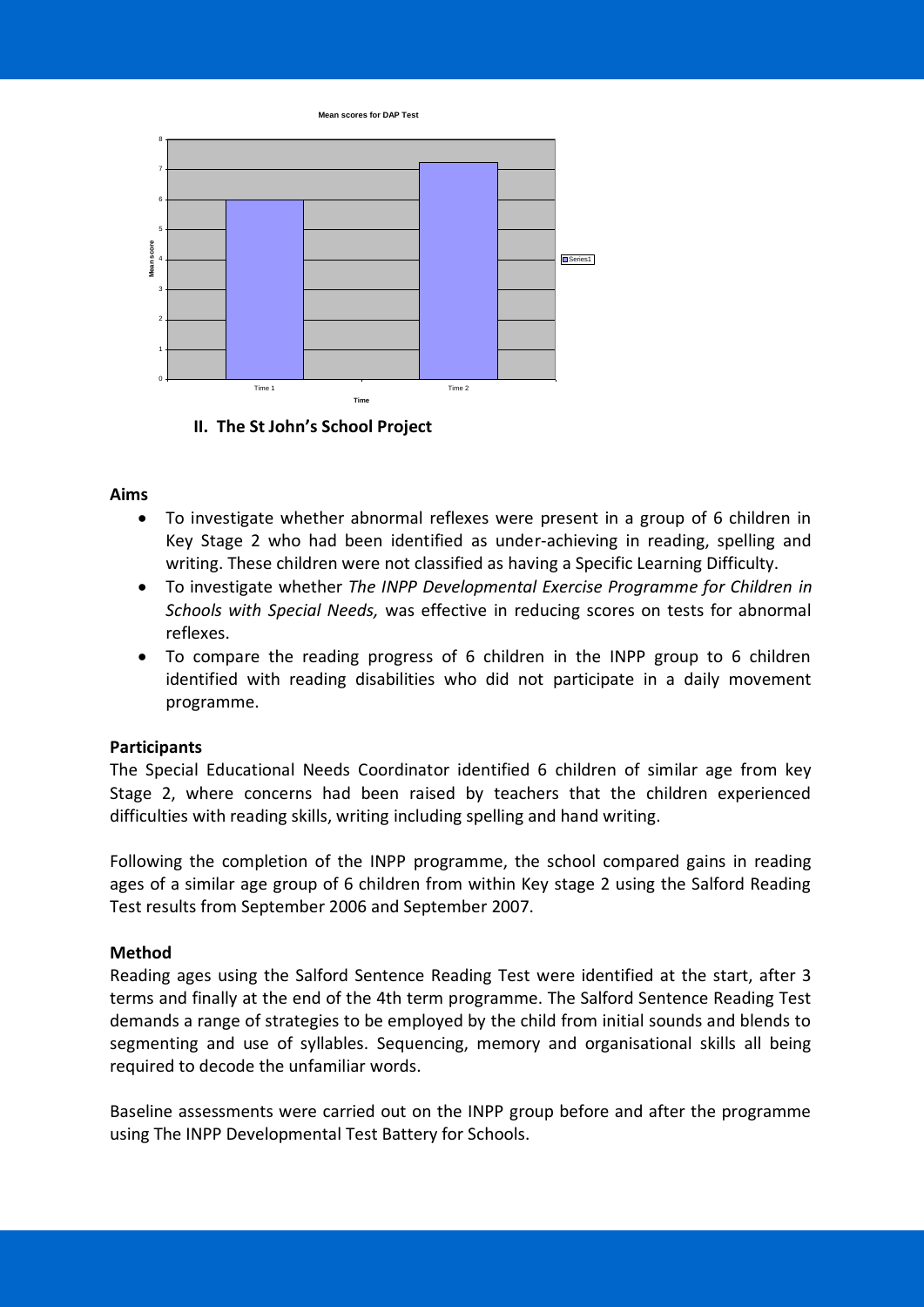Both the INPP group and the comparison group received the same spelling intervention programme and individualised handwriting support, but the comparison group did **not** take part in the INPP exercise programme.

#### **Results**

1. Are abnormal reflexes present in a group of 6 children identified with under-achievement in reading, spelling and writing?

Yes: every child in the INPP group had a total score of >25% on tests for the ATNR, STNR and TLR.

2. Is there a reduction in reflex scores in the INPP group between Time 1 and Time 2?

Yes: the reflex scores of all children in the INPP group decreased between Time 1 and Time 2.

3. Do children in the INPP group have a greater increase in reading scores than those in the comparison group?

Yes -  $F(1,10) = 34.40$ , p <.001 (see Figure n)





## **Discussion**

#### **1. Northumberland Project**

 Retained primitive reflexes were present in children in mainstream schools in the Northumberland sample. Previous research (North Eastern Education and Library Board 2004), which examined a sample of 663 children in mainstream schools in Northern Ireland had found total scores of >25% on tests for the ATNR, STNR and TLR in 48% of children aged  $5 - 6$  years and 35% of children age  $8 - 9$  years. The Northumberland sample found scores of >25% on the three reflexes were present in 40% of children aged  $4 - 6$  years and 88.5% in  $7 - 8$  year olds. The discrepancy in the proportion of children identified with neuro-motor immaturity between these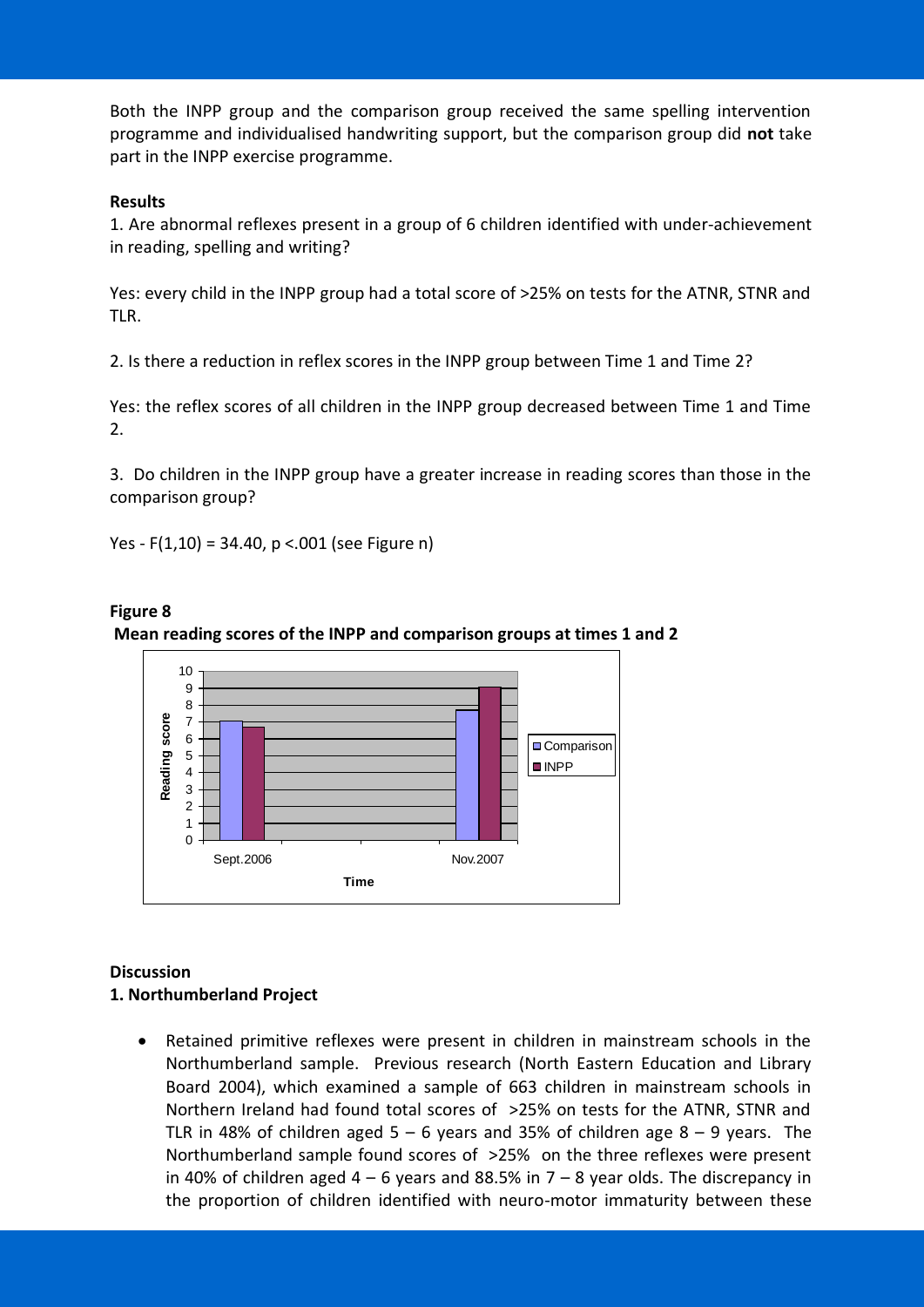two studies carried out at different times shows considerable variation in the incidence of residual reflexes across studies. However, all studies cited have shown immature reflexes to be present in a large percentage of children in mainstream schools.

Primitive reflexes and motor skills at key stages in development provide indications of neuro-motor maturation and of a child's developmental readiness in terms of the physical skills needed to support cognitive performance. Developmental testing of all children to evaluate primitive reflex status could help to identify children who are at risk of under-achieving as a result of immature motor skills. These tests could be conducted at the time of school entry and repeated at key stages during education to identify children who would benefit from physical intervention programmes.

- There is a significant correlation between neurological scores and mental age measured by the Draw a Person test. The Draw a Person test provides one measure of non-verbal cognitive performance. While many educational measures focus on verbal skills, non-verbal skills are necessary to support operations in space, body awareness and social skills. It is thought that the non-verbal aspects of language contribute up to 90% to effective communication. Children who have immature nonverbal skills tend to find it difficult to read the body language of others and react appropriately, which can affect how children interact in social situations and also behaviour.
- Children in the  $7 8$  year old INPP group had significantly greater reduction in abnormal reflexes than children in the Activate group. These results reflect those reported in earlier studies (Goddard Blythe 2005) which revealed a similar effect on abnormal reflexes when a general physical exercise programme was compared to the INPP developmental movement programme.
- All groups involved in the Northumberland project improved their scores on the Draw a Person Test between Time 1 and Time 2, suggesting that both physical intervention programmes were beneficial in improving children's spatial awareness and non-verbal cognitive skills.
- There was no significant difference between the INPP and Activate groups in SATS scores for reading, writing or maths between Time 1 and Time 2. Two factors may be involved in this result:

a) Due to teachers' unwillingness to introduce a control group, both groups were intervention groups. The statistical analysis therefore only measures the differences between two intervention groups on educational measures.

b) There was no pre-selection of participants. Previous studies (North Eastern Education and Library Board 2004, Goddard Blythe 2005) indicated that children who benefited most from the INPP programme were children who presented with *both* total reflex scores of >25% on tests for the ATNR, STNR and TLR *and* a reading age > than 6 months below their chronological age at the outset. The current sample contained children with mixed reading ability and mixed reflex status at the outset.

Teachers and schools involved in the project also reported: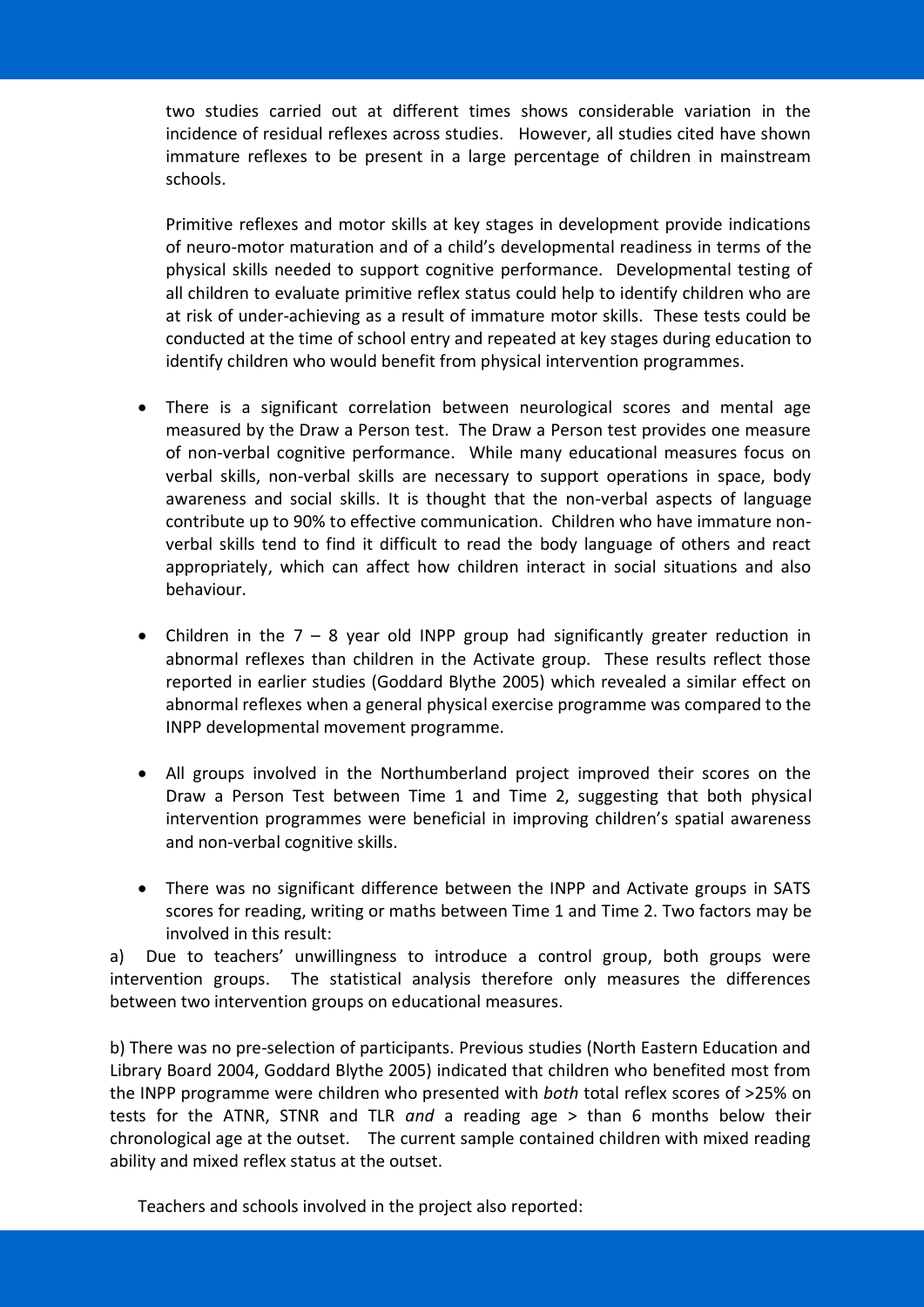- Children in the 4–6 year INPP group showed significant reduction in abnormal reflexes and improvements in reading and spelling.
- All schools who participated in the project have chosen to continue the INPP exercise programme.
- The five pupils who had been referred to the Behaviour Support Service during the research period responded well to the INPP exercises and all case referrals to the Behavioural Support Service were closed within one term of starting the INPP programme. Although these pupils had been referred to the service, no intervention work was undertaken in addition to participation in the INPP programme.
- Teachers reported that the experience of teaching the INPP exercises permeated into good behavioural strategies including the continuation of a calm and positive atmosphere in the classroom after the exercise sessions.
- In schools where the whole school used the INPP programme (two schools) head teachers commented on improved playground behaviour.
- A member of staff commented that pupils settled to work more easily after the exercise session. One head teacher commented that, "we see evidence of poise and self control with a lovely sense of pride in their achievement".
- Schools where teachers had attended the training day in the use of The INPP Test Battery and Developmental Exercise Programme for use in Schools found that the training helped them to understand pupil behaviour and offer more effective supporting strategies.
- Parents have valued information about the INPP programme and supported strategies at home

#### **2. St John's School, Berkshire.**

- Total scores of >25% for the ATNR, STNR and TLR were present in six children who had been identified as under-achieving in reading writing and spelling.
- The reflex scores of children in the INPP group decreased between Time 1 and Time 2 indicating that the INPP programme was effective in reducing evidence of primitive reflexes.
- There was significantly greater improvement in the reading scores of children in the INPP group compared to the group of children with similar problems who had not taken part in a daily physical programme but who had received the same educational support in reading, writing and spelling.

When the progress of both groups of children over the 3 term period from September to September was compared using the Salford data available, the INPP group made an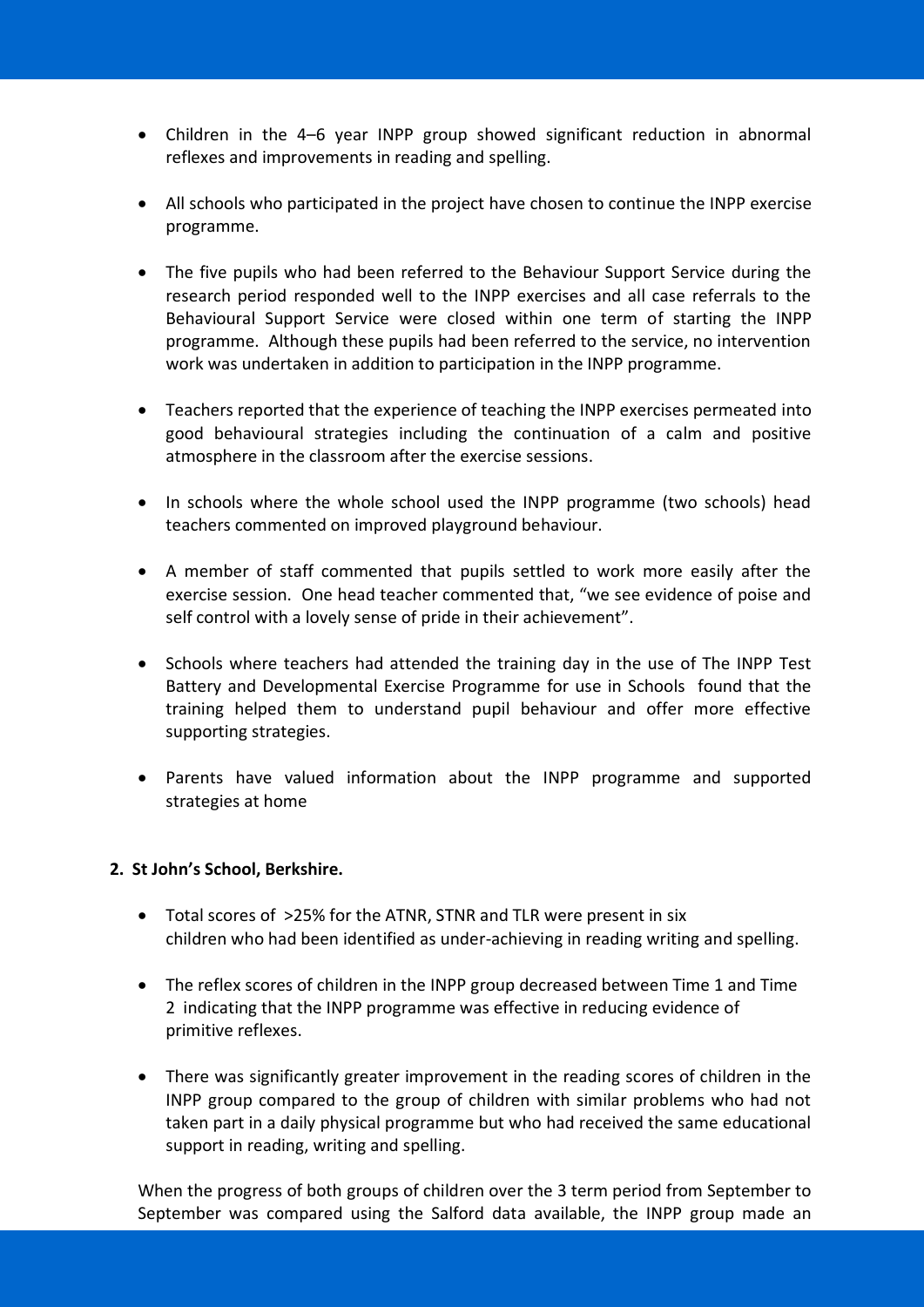average gain of 22.5 months in reading compared to a gain of 8.5 months in the comparison group.

The numbers in this sample were small and therefore any inferences derived from the results should be treated with caution. However, the difference in reading improvement in the experimental group suggests a link between neuro-motor maturation and improvement in reading in this sample.

#### **Conclusions**

If the findings of these two projects are representative of children in the general population, they suggest that neuro-motor immaturity is present in a significant percentage of children in mainstream schools in the United Kingdom. These are children who are not generally identified as having either specific learning difficulties or developmental immaturity and who therefore "slip through the net" of services which should be in place to identify underlying problems and provide effective remedial intervention.

Neuro-motor immaturity is linked to lower performance on the Draw a Person (DAP) Test in this sample. The DAP provides an indication of non-verbal cognitive performance, which plays an important part in supporting many aspects of learning and behaviour.

The progress of children aged 4 –6 years following the INPP programme in tests for neuromotor maturity and reading and spelling suggest a possible link between neuro-motor maturity and educational attainment. This should not be confused with educational potential or intelligence but raises questions as to whether children with immature motor skills tend to under-achieve at school. If such children are already performing at or close to their chronological age, under-achievement is often not identified. They are simply assumed to be performing "as well as can be expected". Discrepancy between ability and performance can result in frustration, which tends to be acted out in behaviour. The observation that 5 children referred to the Behavioural Support Service before the first assessment, were removed from the referral list after one term using the INPP programme, suggests that improvement in neuro-motor skills may also have a beneficial effect on behaviour. A study involving larger numbers would need to be carried out to support this observation.

Routine testing of neuro-motor maturity at key stages in education in the future could help to identify children who are at risk of under-achieving as a consequence of immature motor skills, so that effective physical and remedial intervention programmes could be implemented.

This observation is supported by the results from the small sample at St John's School, where children had been identified as under-performing in reading, writing and spelling and maths, but had not been classified as having Specific Learning Difficulties. As the neuromotor skills of this group matured, reading performance also improved indicating a possible relationship between the two.

Children in both intervention groups (INPP and Activate) showed improvement on all measures over time. The INPP group had greater reduction of primitive reflexes than the Activate group but there was no significant difference between the two intervention groups in attainment on educational measures. This suggests that both the daily physical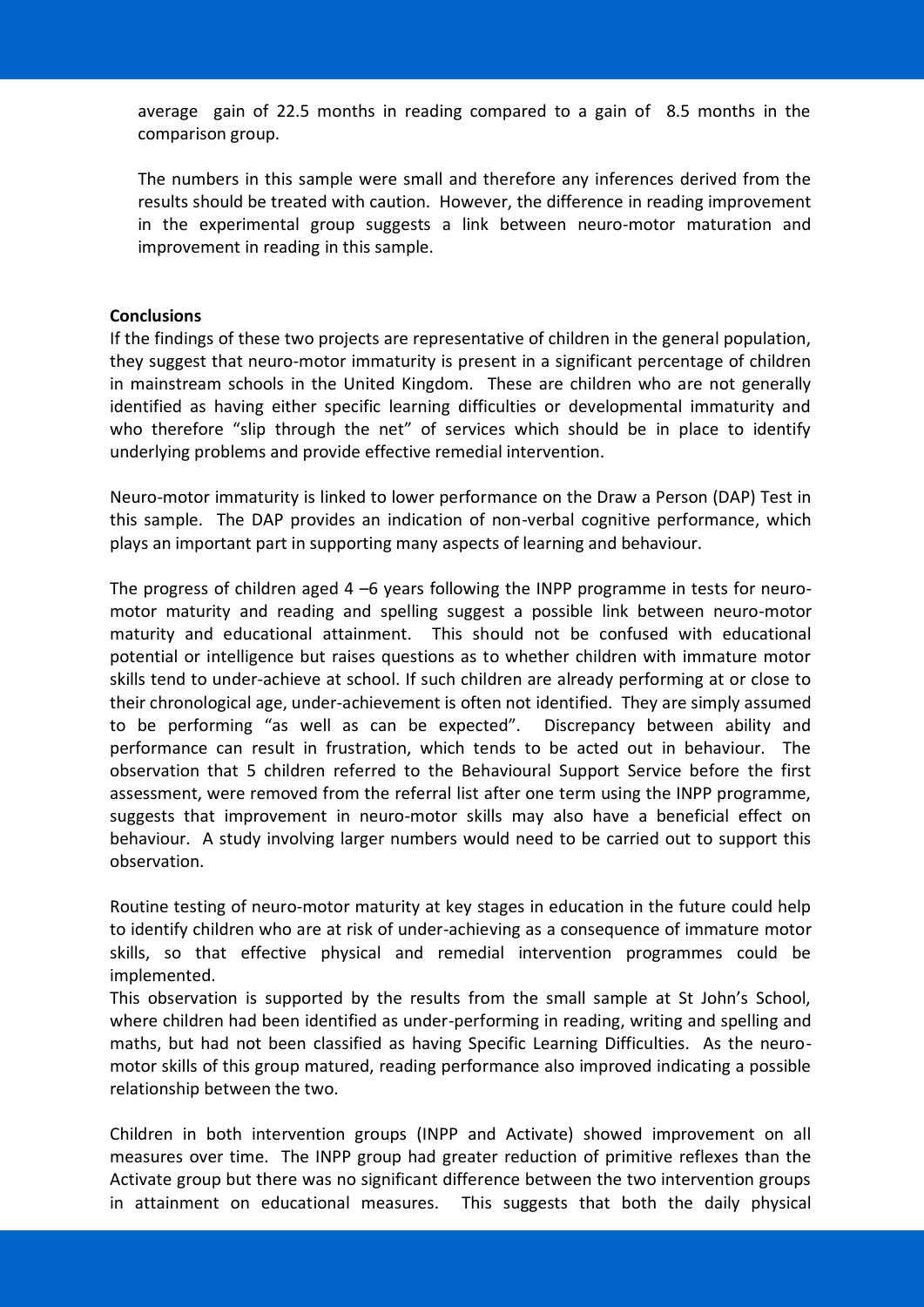intervention programmes were of benefit but that using a specific movement programmes such as The INPP Programme may be more effective when addressing specific developmental needs such as the retention of primitive reflexes in the school-aged child.

It is recommended that a follow-up study involving larger numbers and a control group be carried out to see if the above findings can be replicated.

#### **REFERENCES**

Bein-Wierzbinski W, 2001. Persistent primitive reflexes in elementary school children. Effect on oculo-motor and visual-perception. Paper presented at The  $13<sup>th</sup>$  European Conference of Neuro-Developmental Delay in Children with Specific Learning Difficulties. Chester, UK.

Bender L, 1938. *A visual motor gestalt test of individual tests and its clinical use*. American Ortho-psychiatric Association.

Bender ML, 1976. *Bender-Purdue Reflex Test*. San Rafael. CA: Academic Therapy Publications.

Blythe P, McGlown DJ, 1979, *An organic basis for neuroses and educational difficulties.* Chester: Insight Publications.

Blythe P, McGlown, DJ, 1981, MBD and OBD. Swedish Medical Journal. Stockholm.

Bookbinder G, Crumpter M, 2002. Salford sentence reading test (revised). London. Hodder **Education** 

Capute A, 1986, Early neuro-motor reflexes in infancy. Pediatric Annals. March 15, 1986. De Myer W, 1980, *Techniques of the neurological examination*. New York: McGraw-Hill. DeQuiros J, Schrager O, 1978. *Neurophysiological fundamentals in learning disabilities*. San Rafael CA: Academic Therapy Publications.

Eliot L,1999. *What's going on in there?* London: Allen Lane, Penguin Press.

Goddard SA, 1995. The role of reflexes in the development of the visual system. Journal of Behavioral Optometry. 6/2.

Goddard SA, 2001. *Reflexes learning and behavior*. Eugene.OR.: Fern Ridge Press. Goddard Blythe SA, 1996. The INPP Test Battery and Developmental Exercise Programme for use in Schools with Children with Special Needs. INPP Training Manual (restricted publication): Chester. The Institute for Neuro-Physiological Psychology.

Goddard Blythe SA, 2001. Neurological dysfunction as a significant factor in children diagnosed with dyslexia. Proceedings of The 5<sup>th</sup> International BDA Conference. University of York. 2001.

Goddard Blythe SA, 2005. Releasing educational potential through movement. A summary of individual studies carried out using The INPP Test Battery and Developmental Exercise Programme for use in Schools with Children with Special Needs. *Child Care in Practice.* 11/4:415.432.

Goddard Blythe SA, 2009. *Attention , balance and coordination – the A,B,C of learning success.* Chichester: Wiley-Blackwell.

Harris DB, 1963. *Children's drawings as measures of intellectual maturity*. A revision and extension of the Goodenough Draw-a-Man Test. New York: Harcourt Brace & World. Inc.

Hoff H, Schilder P, 1927, Die Lagerereflexe des Menschen. Klinische Untersuchungen über Halltungs-und-Stellreflexe und Verwandte Phänomene. Vienne: Julius Springer.

Holt KS, 1991, *Child development*. London: Butterworth-Heineman.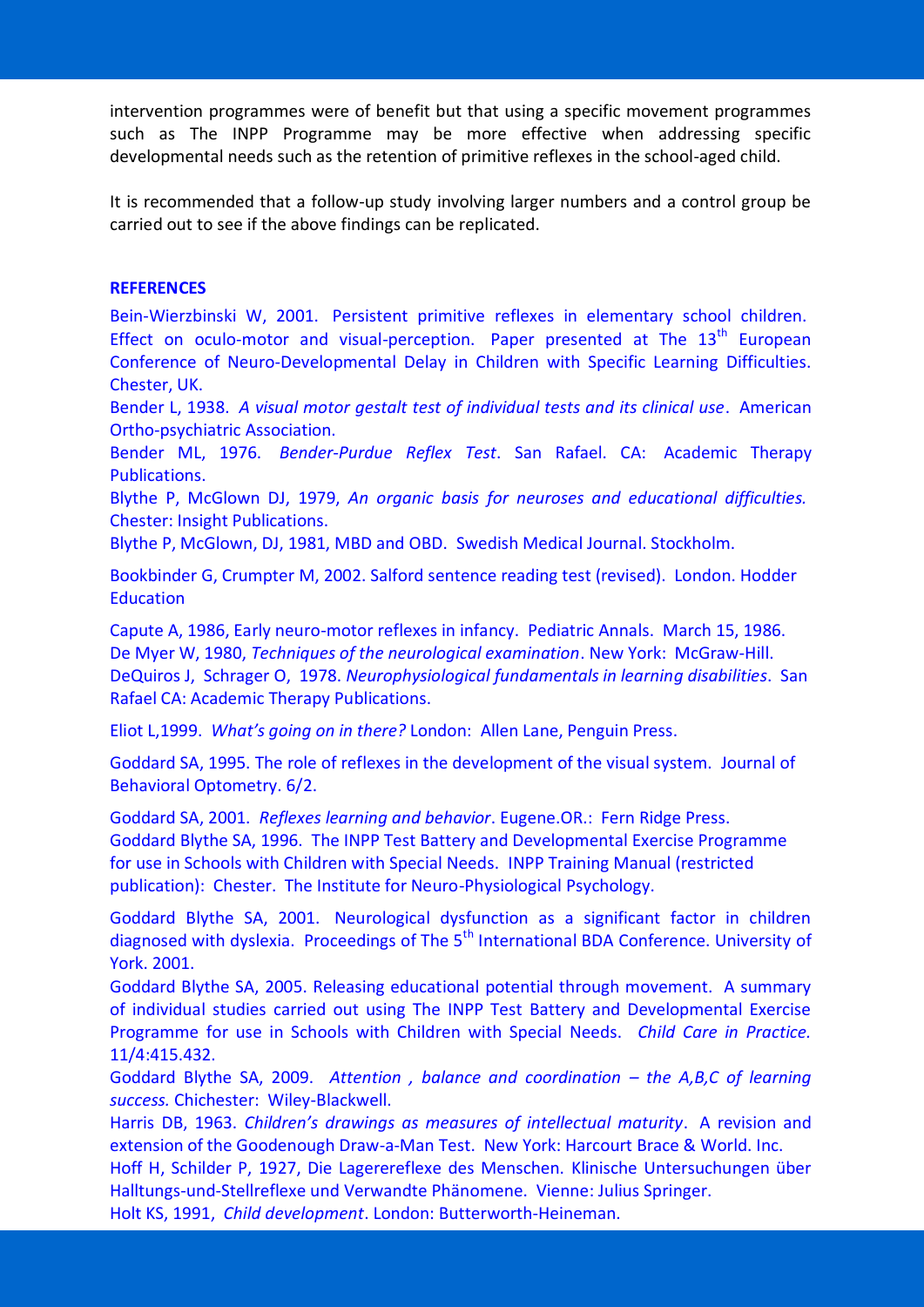Kohen-Raz R, 1986, *Learning disabilities and postural control*. London: Freund Publishing Ltd.

Leiner HC et al. 1986. Does the cerebellum contribute to mental skills? *Behavioral Neuroscience.* 100: 443-454.

Leiner HC et al. 1991. The human cerebro-cerebellar system: its computing, cognitive and language skills. *Behavioural Brain Research.* 44**:** 113-128.

McPhillips M, Hepper PG, Mulhern G, 2000. Effects of replicating primary-reflex movement on specific reading difficulties in children: a randomised, double-blind, controlled trial. The Lancet 355: 537-541.

McPhillips M, Sheehy N, 2004. Prevalence of persistent primary reflex and motor problems in children with reading difficulties. Dyslexia 10**:** 316-338

Newton M, Thomson M, 1976. The Aston Index: A classroom test for screening and diagnosis of language difficulties from  $5 - 14$  years. Cambridge Learning Developmental Aids.

Nicolson RI, Fawcett AJ, Dean P, 1994. Impaired performance of children with dyslexia on a range of cerebellar tests. *Annals of Dyslexia*. 46:259-283.

North Eastern Education and Library Board, 2004. An evaluation of the pilot INPP movement programme in primary schools in the North Eastern Education and Library Board. Northern Ireland. Final Report. Prepared by Brainbox Research Ltd. For the NEELB. www.neelb.org.uk

O'Dell N, Cook P, 1996. *Stopping hyperactivity – a new solution*. New York: Avery Publishing Group.

Peiper A, 1963. *Cerebral function in infancy and early childhood.* New York: The International Behavioural Sciences.

Sabin V, 2004. Activate in the Classroom. Val Sabin Publications.

http://www.valsabinpublications.com/publications/activate

Tansley AE, 1967. *Reading and remedial reading*. London: Routledge and Kagan Paul Ltd.

Taylor, M, Houghton S, Chapman E, 2004. Primitive reflexes and attention deficit/hyperactivity disorder: Developmental origins of classroom dysfunction. *International Journal of Special Education*. 19/1:23-37.

Vallett RE, 1980. *Dyslexia* – *a neurophysiological approach*. Tunbridge Wells: Costello Education.

#### **Acknowledgements:**

To the staff, children and parents from all schools that participated in the independent studies in England.

Ruth Marlee, Behaviour Support Service Schools and Family Support Division, Children's Services Directorate Northumberland County Council, Hepscott Park, Morpeth, Northumberland.

Jill Mckay (Head teacher) Choppington First School. Eastgate. Choppington. NE62 5RR.

Linda Brett (Head teacher), Anne Douglas, Red Row First School, Red Row. Morpeth. NE61 5AU

Mick Spencer (Head teacher) Jennifer Stewart, Ashington Central First School, Milburn Road, Ashington. NE63 9LP.

Elizabeth Brown (Head teacher) Ruth Yule, Penny Derries, The Grove School, Grove Gardens, Berwick on Tweed. TD15 2EN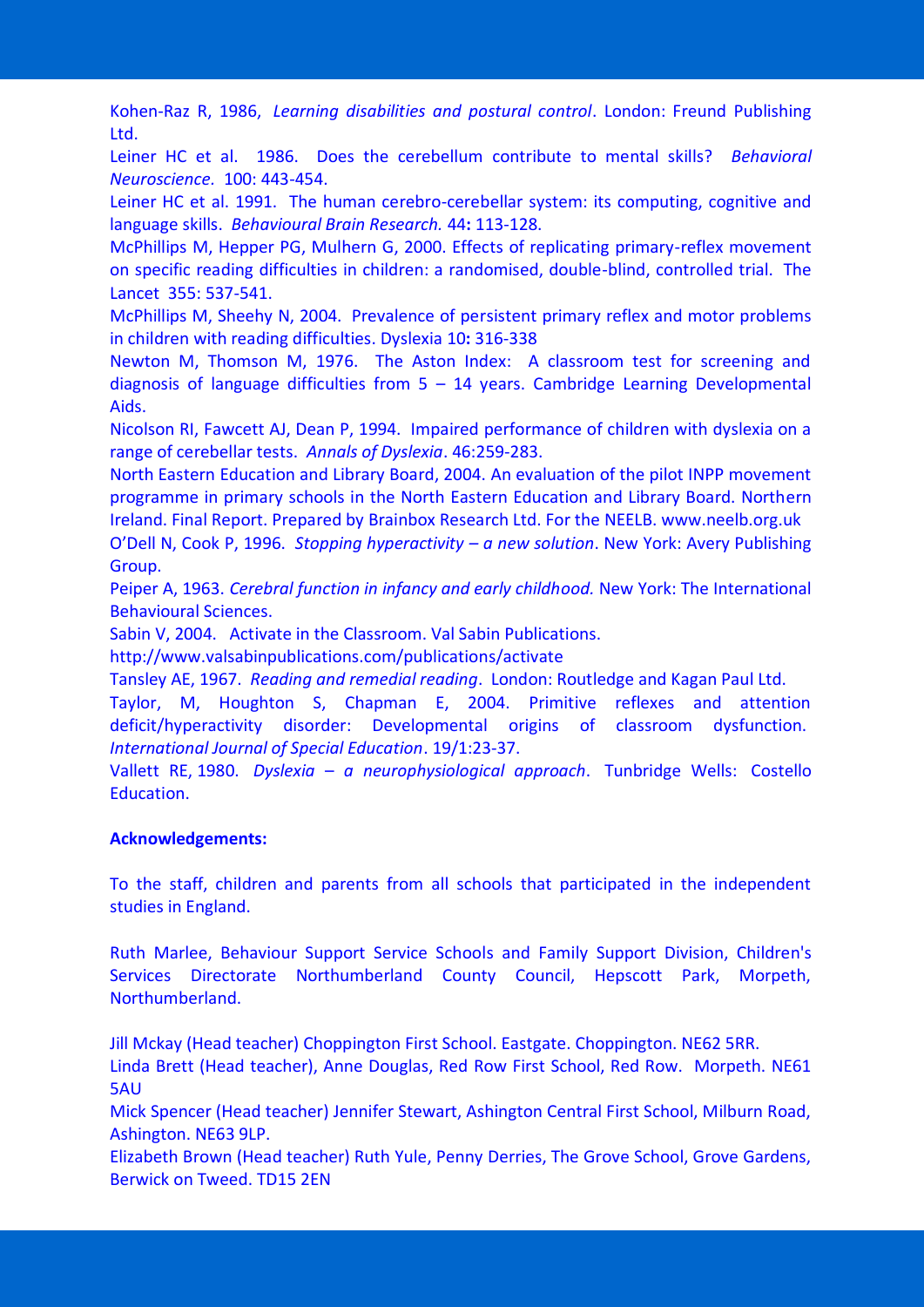#### Jenny Fry (NDT INPP Licentiate), former Headteacher

Angharad Brackstone (Headteacher), Graeme Buick, Pam Edwards, St John's School, Orts Road, Reading. Berkshire.

Dr Fiona Fylan of Brainbox Research Ltd, Leeds and Dr Mike Boulton, Department of Psychology, University of Chester for statistical analysis and advice.

## **Appendix 1 The INPP Test Battery for use in Schools:**

|  |  | Table 1. The INPP Test Battery for Children from 71/2 years of age |  |  |  |  |
|--|--|--------------------------------------------------------------------|--|--|--|--|
|--|--|--------------------------------------------------------------------|--|--|--|--|

| <b>Function</b>                       | <b>Test</b>                                |
|---------------------------------------|--------------------------------------------|
| Gross muscle coordination and balance | <b>Tandem Walk</b>                         |
|                                       | <b>Fog Walk</b>                            |
| Aberrant primitive reflexes           | <b>Quadruped test for the ATNR (Ayres)</b> |
|                                       | Erect test for the ATNR (Hoff-Schilder)    |
|                                       | <b>Quadruped test for the STNR</b>         |
|                                       | Erect test for the TLR (INPP)              |
|                                       |                                            |
| <b>Visual tracking</b>                | Valett RE, (1990) Dyslexia - $a$           |
|                                       | neurophysiological approach.               |
| <b>Visual integration</b>             | <b>Valett RE, (1990)</b>                   |
| Visual perception, VMI and spatial    | <b>Tansley Standard Figures</b>            |
|                                       | <b>Bender Visual Motor Gestalt Figures</b> |
| Drawing/non-verbal cognitive          | Draw a person test (Aston Index)           |
| performance                           |                                            |

#### **Table 2. The INPP Test Battery for Children age 4 – 6 years**

| <b>Function</b>                         | Test                                     |  |
|-----------------------------------------|------------------------------------------|--|
| Proprioception and static balance (from | <b>Romberg test</b>                      |  |
| 4 years of age)                         |                                          |  |
| <b>Static balance</b>                   | One leg stand                            |  |
| Integration                             | Creeping on hands and knees              |  |
| Crossing the midline                    | Passing an object from hand to hand      |  |
|                                         | Touching the opposite ear, knee and foot |  |
| Dysdiadochokinesia (5-6+ years)         | Finger-to-thumb opposition test          |  |
| <b>Aberrant reflexes</b>                | Quadruped test for the ATNR (Ayres)      |  |
|                                         | (from 4-5+ years of age)                 |  |
|                                         | <b>Quadruped test for the STNR</b>       |  |
|                                         | Erect test for the TLR (INPP) (from 6    |  |
|                                         | years of age)                            |  |
| Visual perception, VMI and spatial      | Selected age appropriate figures from    |  |
|                                         | the Tansley Standard Figures.            |  |